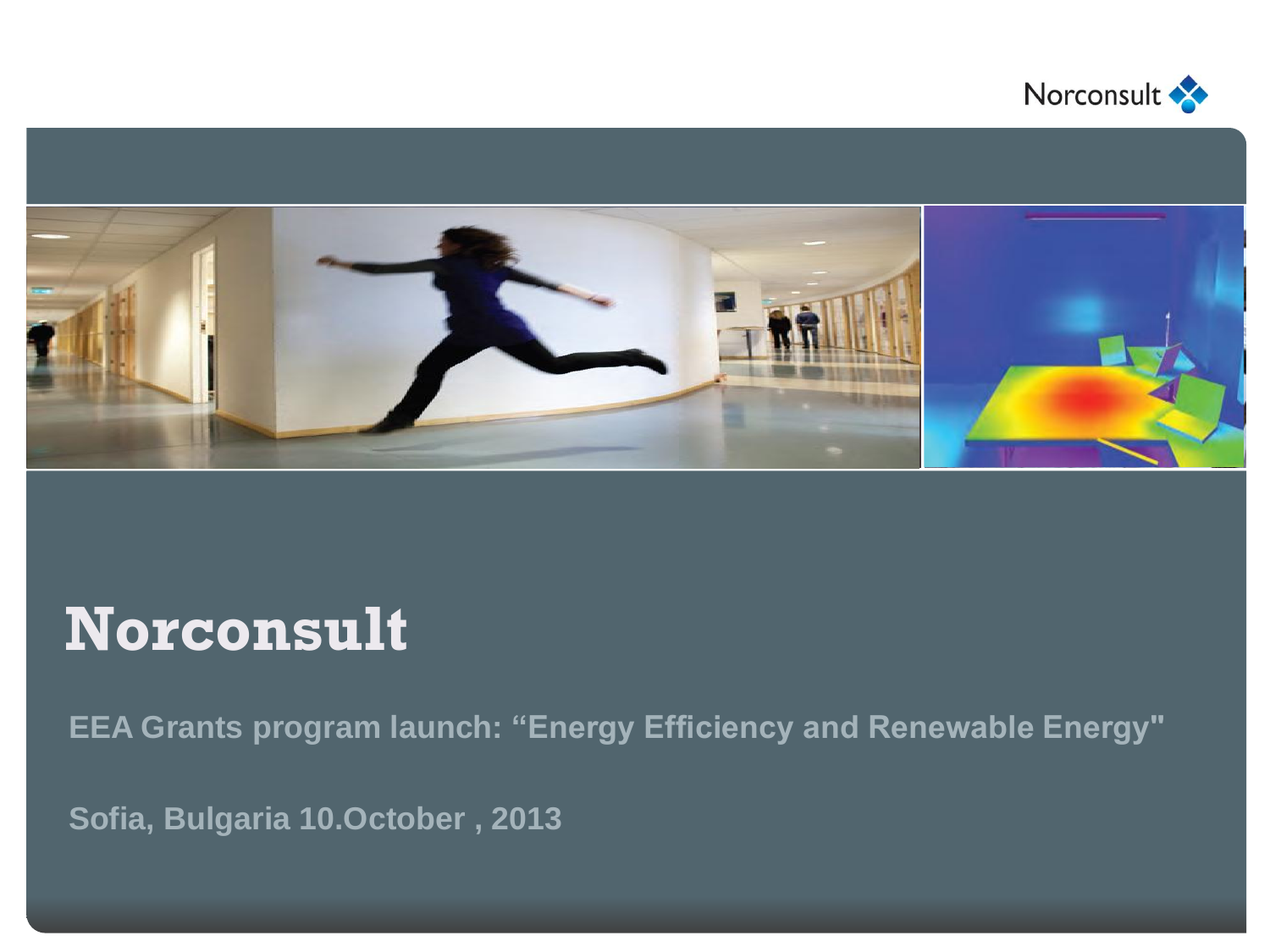### **About Norconsult**





**Norconsult is a multidisciplinary engineering and design consultancy, providing advice to clients in the public and private sectors worldwide.** 

Norconsult contributes to build a sustainable society through targeted advice - from the earliest pre-investment and feasibility studies, through planning, design, construction supervision, to project implementation and operations. Norconsult is an advisor both for the present and the future. We understand and see the consequences and relations how our advice impacts the environment.

**Norconsult has its headquarters in Norway, and has developed a sound reputation as a leading player in Norway as well as internationally. We have experience from 80 years of operations and from about 150 countries.**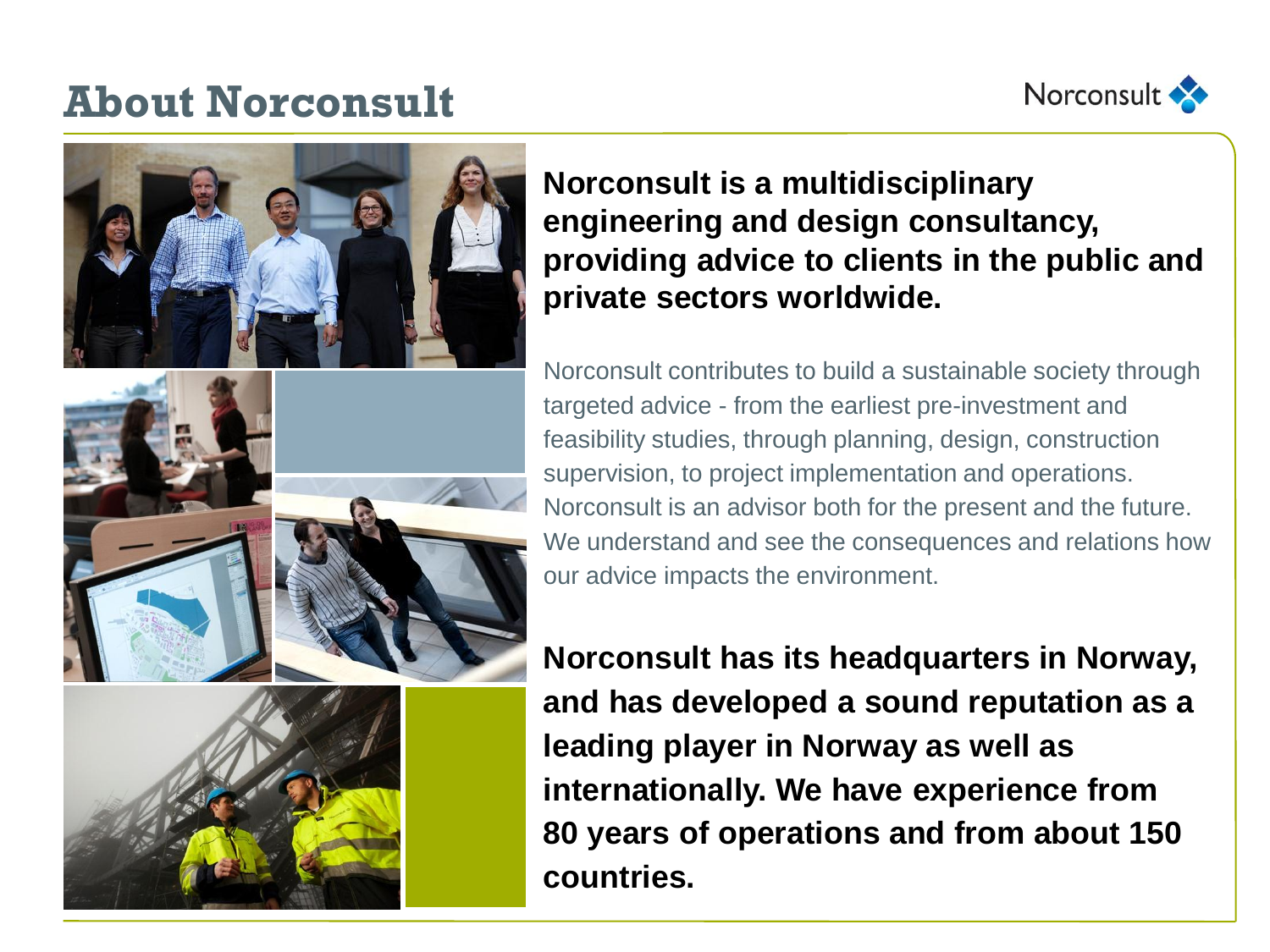## **About Norconsult**



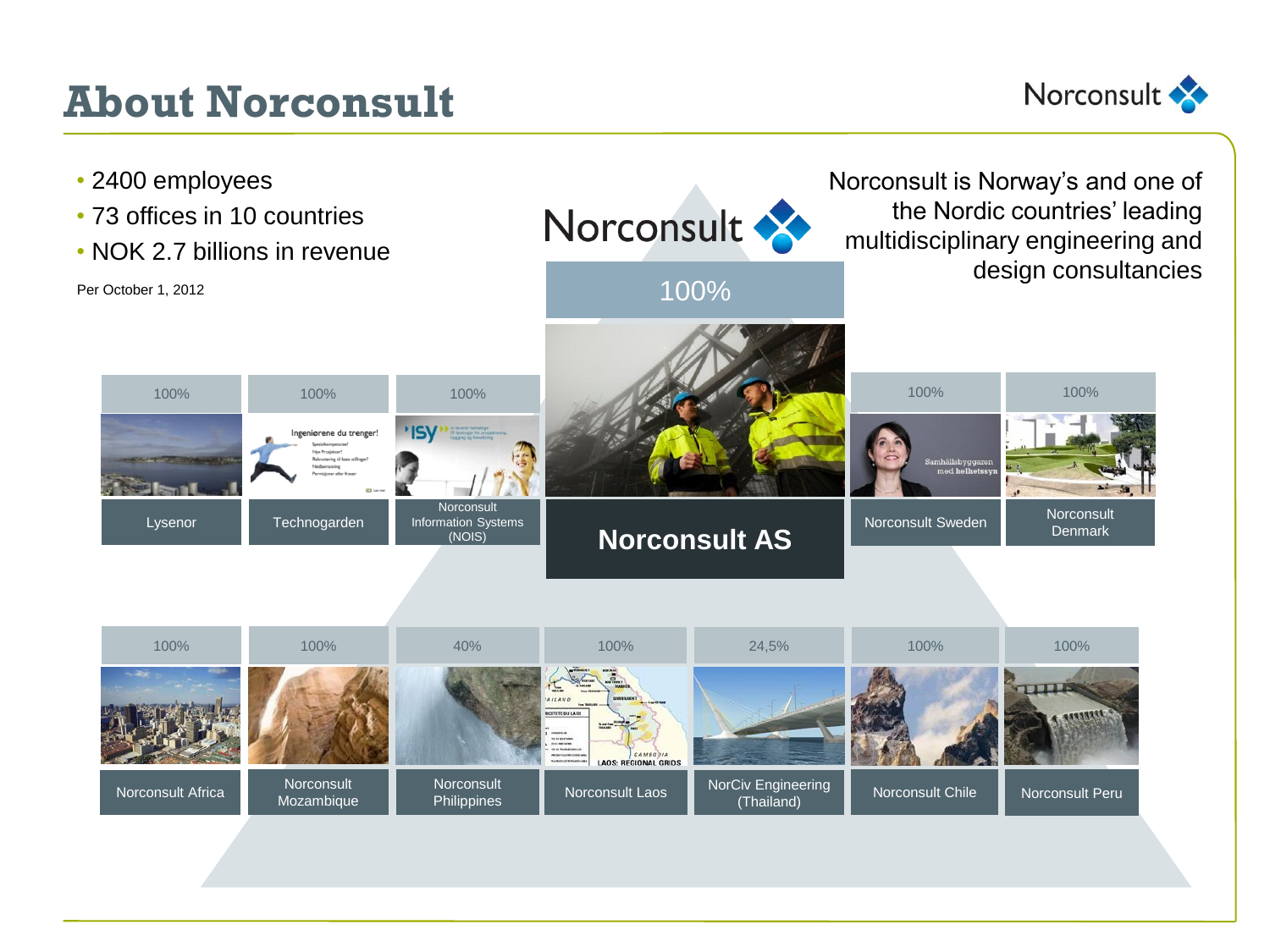## **More than 50 years of international experience**



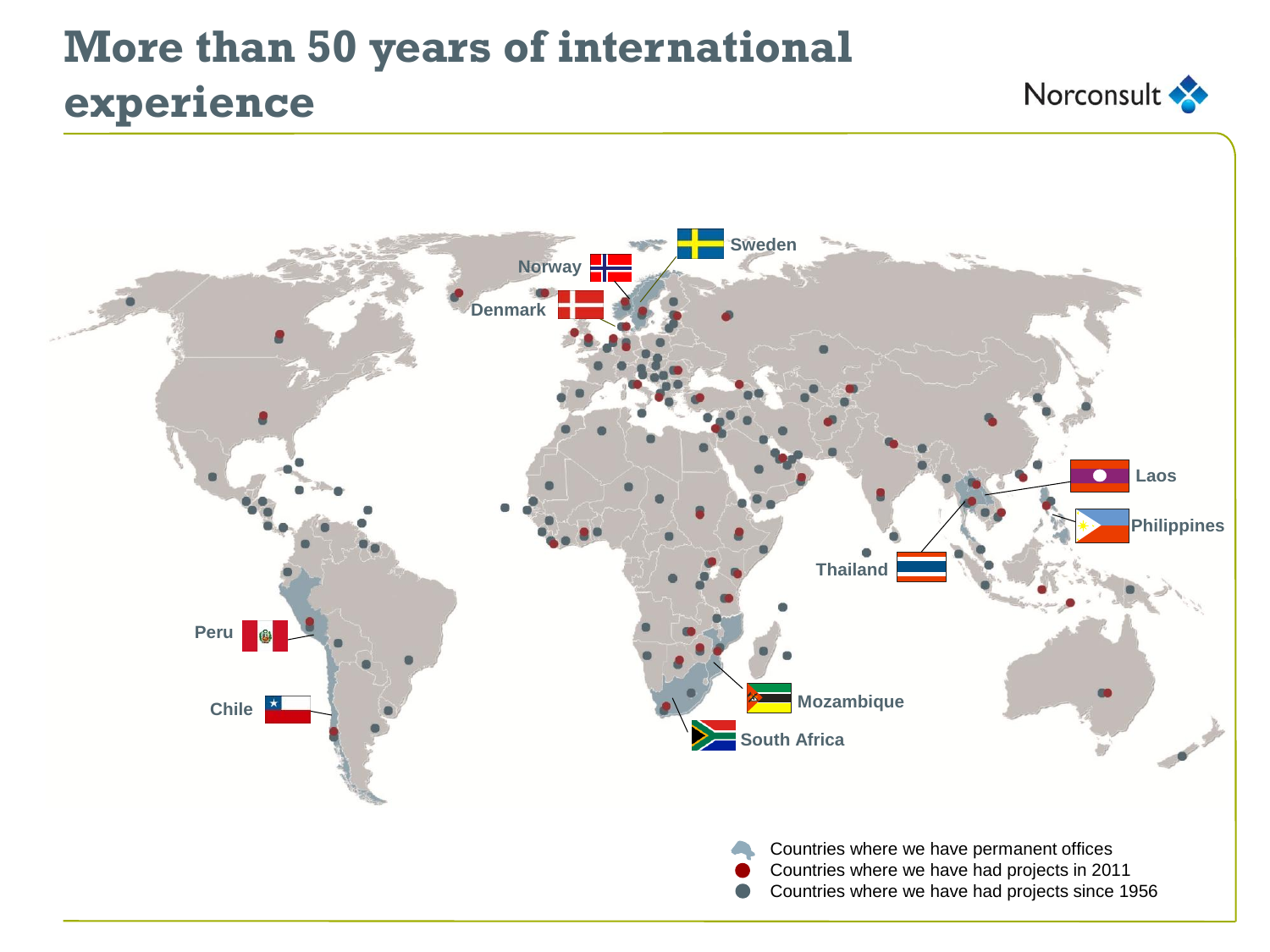## **Business area - Buildings**





Sustainable buildings of the future require the development of total, resource-efficient and high-quality building concepts. Smart solutions that safeguard both the indoor and outdoor environments are essential.

Norconsult has been involved for a long time in designing and developing the buildings of the future, in which interaction between the building's design and the indoor and outdoor climatic stresses is a central factor.

#### **We provide advice for:**

- Cultural buildings
- Educational buildings
- Hospitals and institutional buildings
- Hotels
- **Office buildings**
- Residential buildings
- Shopping centres
- Sports facilities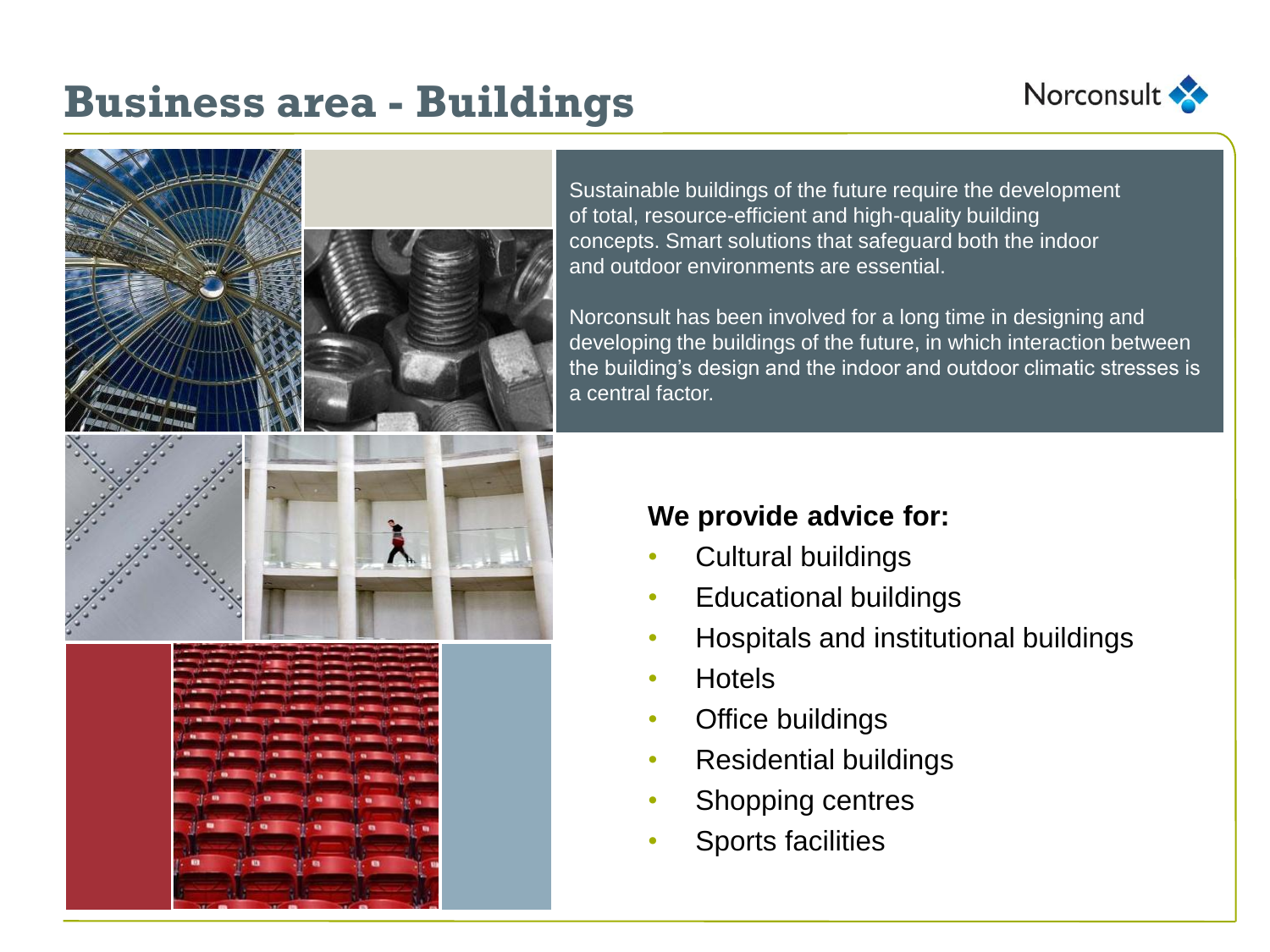

## **Business area - Energy**



Climate challenges are global and shared, which means that access to clean energy concerns us all. A more energy efficient world, with goals for sustainable growth and long-term benefits, is a global challenge that must be solved.

Norconsult has been involved for a long time in creating the basis for environmentally friendly power development and a secure energy supply throughout the whole world.

#### **We provide advice within:**

- District heating and -cooling
- Energy conservation
- Energy Planning
- **Hydropower**
- Renewable energy
- Thermal energy
- Transmission and distribution
- Wind power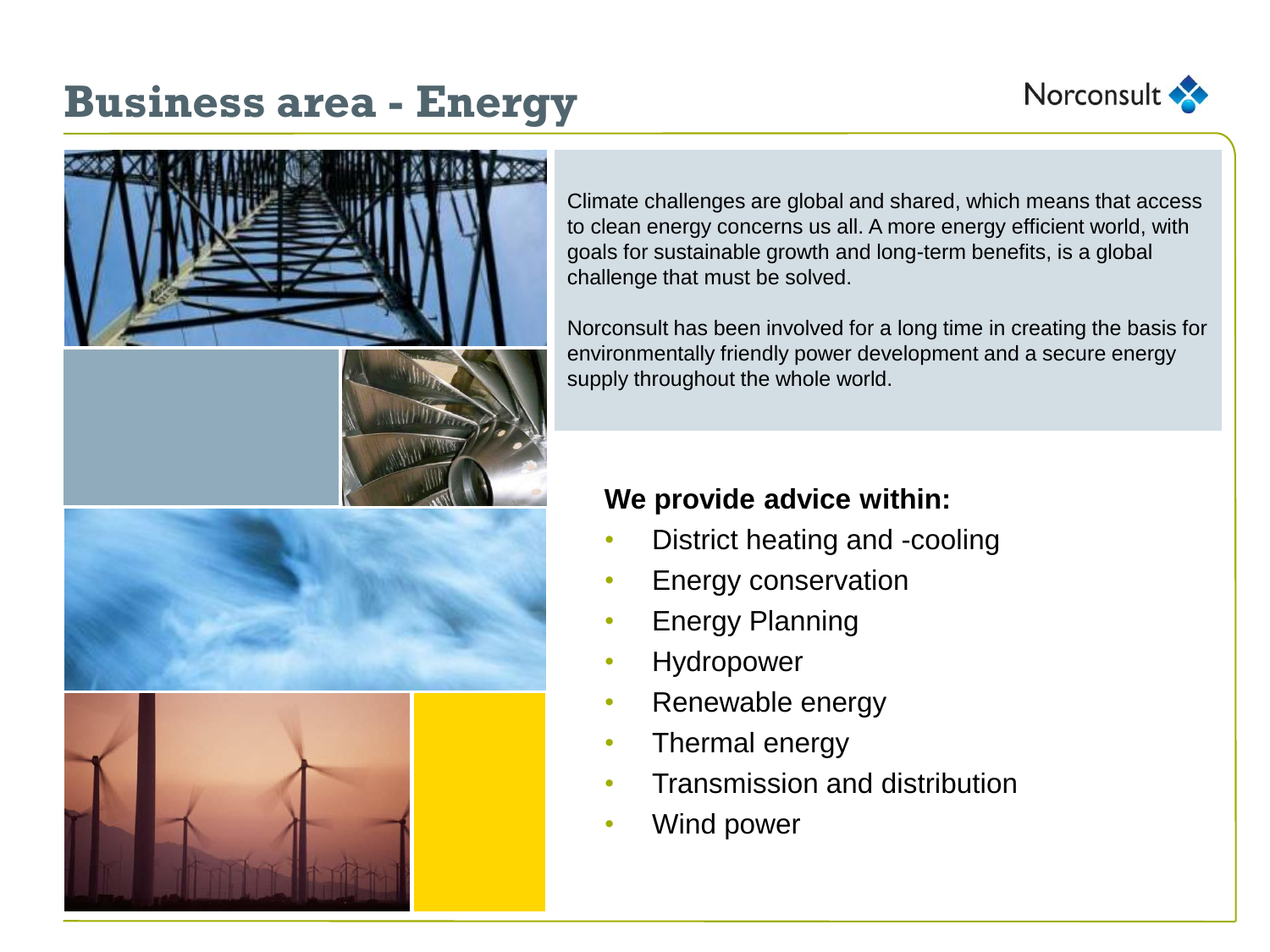



#### **Primary program areas for partnership with Norconsult:**

 $\checkmark$  Energy efficiency measures in public buildings; changing of fuel and boilers, replacement of heating installations and systems

#### **Norconsult experience:**

- Conversion projects from electrical or oil heating -> heatpump, biomass, biodiesel.
- Energy audits for cost-effective design and dimensioning
- Matching of heat source to existing distribution system for a low-cost approach
- Large district heating systems; we see potential for improved control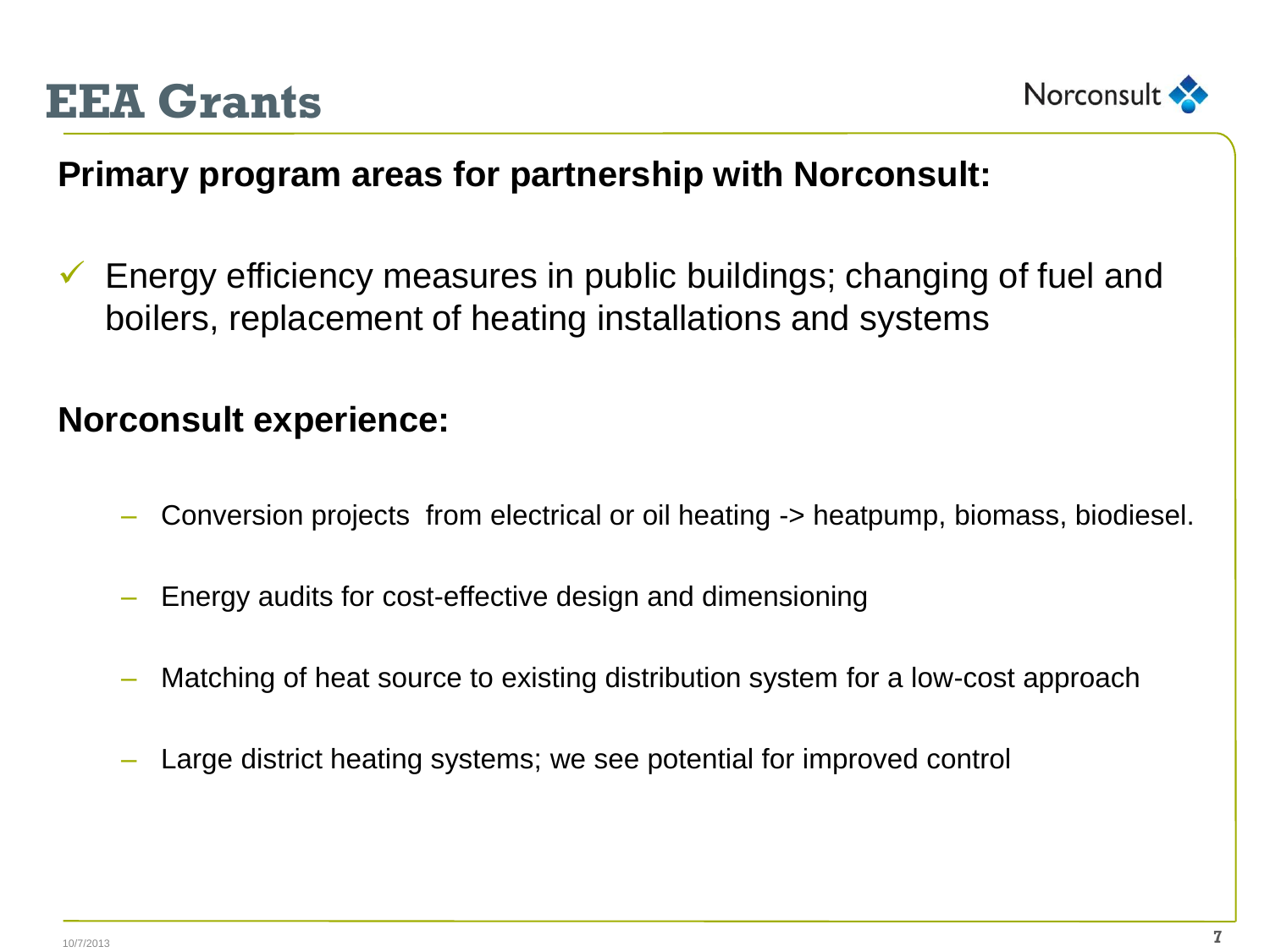



#### **Primary program areas for partnership with Norconsult:**

 $\checkmark$  Increased use of renewable energy sources for heat generation; heat pumps, biomass, solar and geothermal energy

#### **Norconsult experience:**

- Planning and engineering many heat pump projects from 100 kW to 20 MW
- Cost-effective sizing of geothermal sources using advanced tools and methods
- Many HP projects with heat sources from wastewater, ventilation exhaust etc.
- Whole-systems design for combined heating and cooling, with seasonal storage
- Experience from woodchip and pellet-fired boiler systems
- Expertise in other critical disciplines for a successful project: electrical supply analyses, acoustics, particle distribution, transport logistics…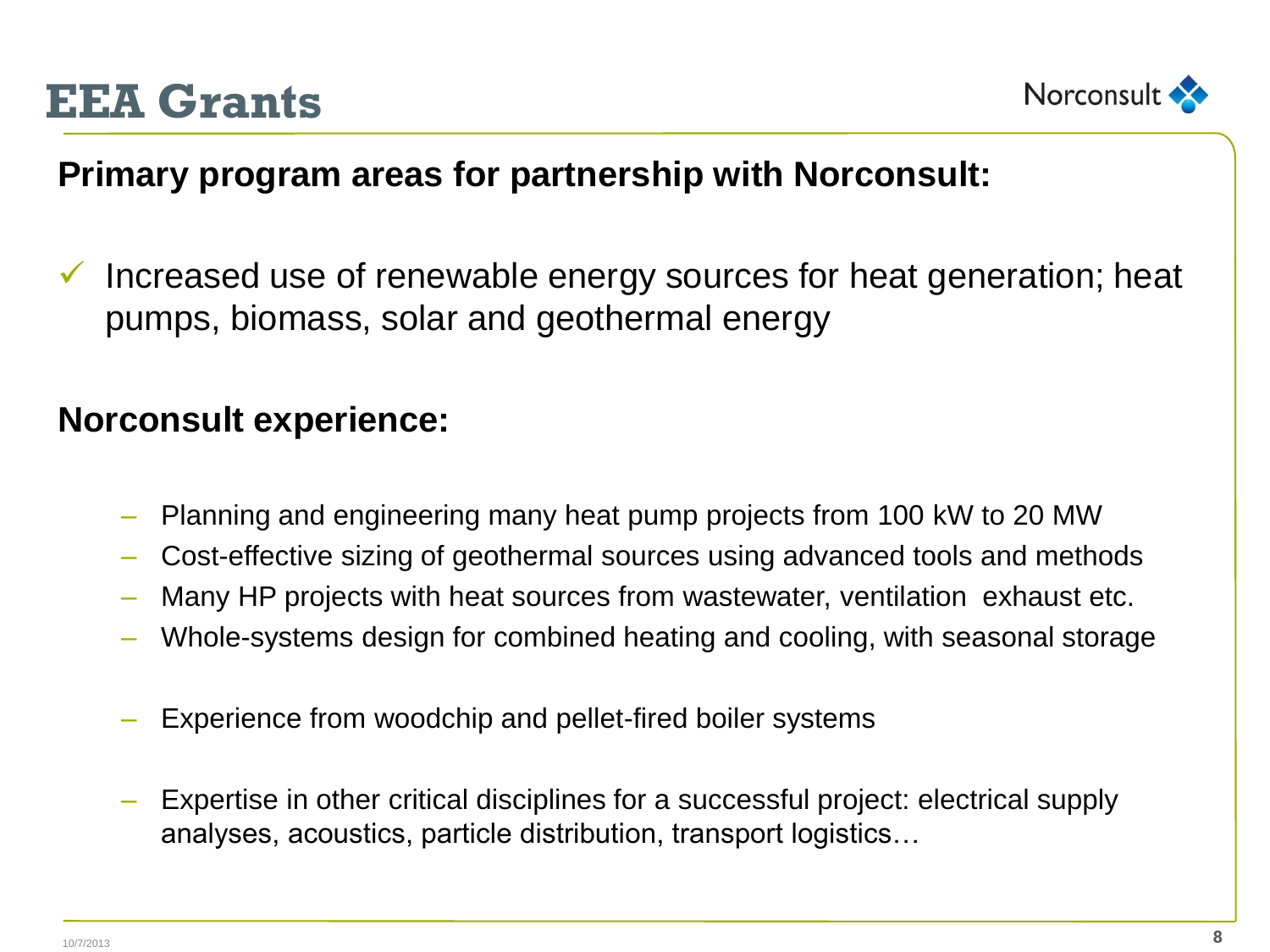



#### **Areas of secondary interest for partnership with Norconsult:**

- Pilot micro-electricity generation (up to 200 KW) in piped water supply and irrigation gravity systems;
	- Long international experience from small scale hydro generation
	- Participated in pressure-reduction turbine pilot projects in Norway.
- Production of fuels for heating based on biomass
	- Much experience with systems for exploiting landfill gas
- Training and education activities aimed at increasing capacity of state and municipal administrations in energy efficiency and RES solutions.
	- Norconsult operates Norway's national energy agency hotline providing technical and program information to many state and municipal entities.
	- Norconsult has energy coordinator role for the 5 year "Future Cities" project covering energy planning for the country's largest urban areas, 13 cities in total.

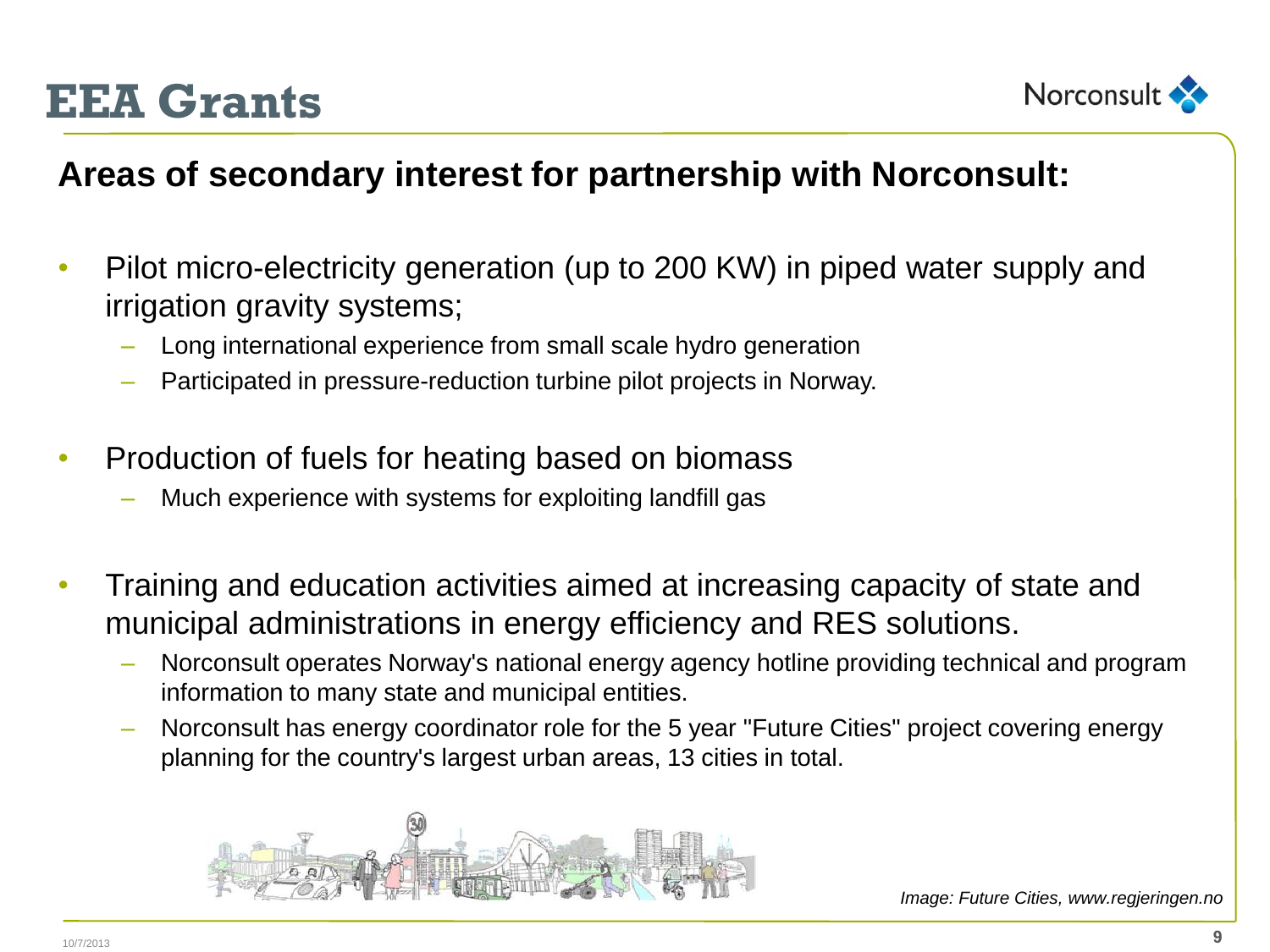## **EEA Grants**



- Grants may be used for studies/planning, investments, or initial operations
- Norconsult can assist as advisor in the projects, with tasks such as:
	- Preparation of the grant application
	- Appraisals and feasibility studies
	- Expert assistance/advisory in the subsequent planning and engineering stages: Detailed engineering and tendering normally carried out by local consultants.
	- Expert assistance/advisory in the subsequent procurement, and construction stage